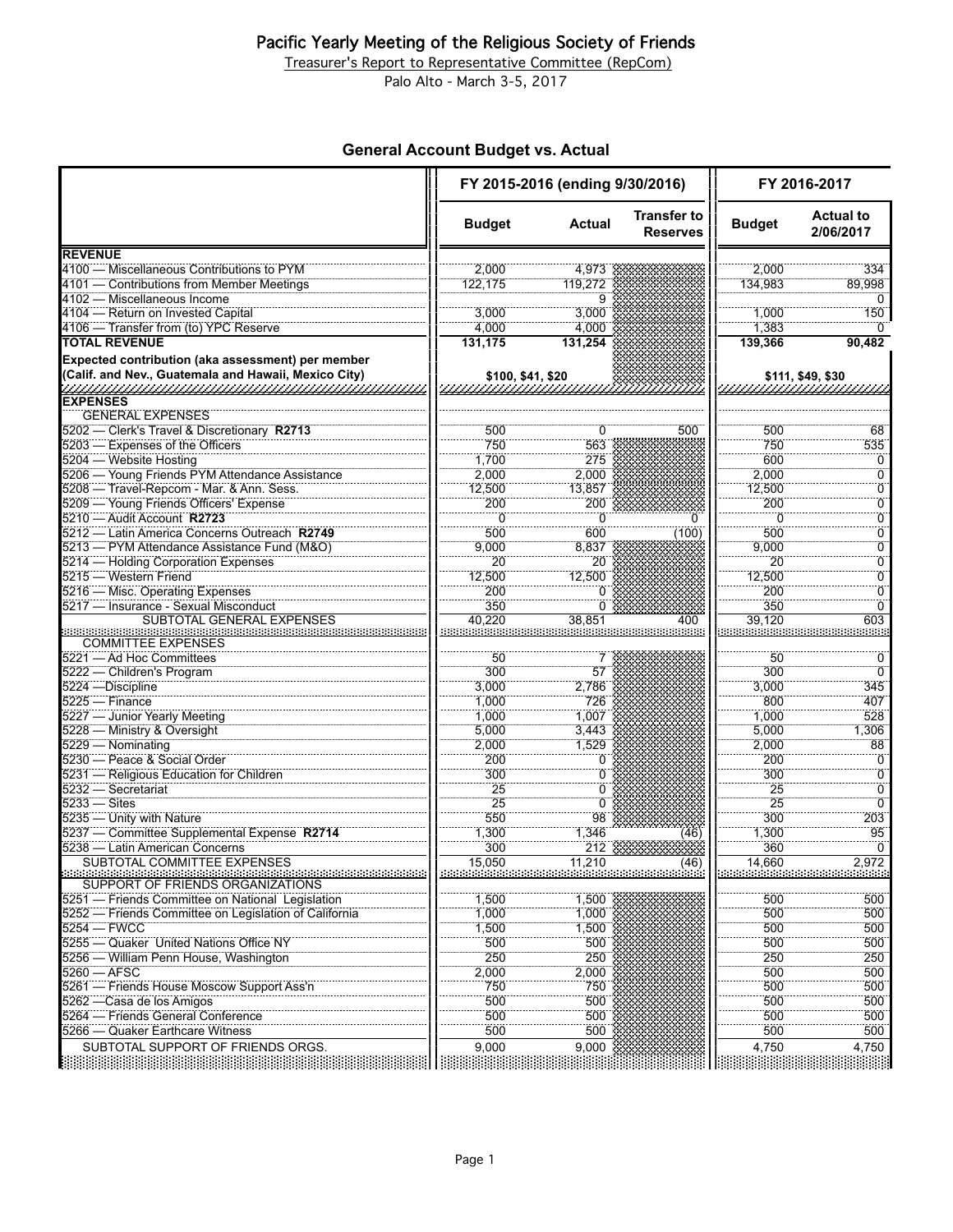### Pacific Yearly Meeting of the Religious Society of Friends

Treasurer's Report to Representative Committee (RepCom)

Palo Alto - March 3-5, 2017

### **General Account Budget vs. Actual**

|                                                  | FY 2015-2016 (ending 9/30/2016) |               | FY 2016-2017                          |               |                               |
|--------------------------------------------------|---------------------------------|---------------|---------------------------------------|---------------|-------------------------------|
|                                                  | <b>Budget</b>                   | <b>Actual</b> | <b>Transfer to</b><br><b>Reserves</b> | <b>Budget</b> | <b>Actual to</b><br>2/06/2017 |
| CONFERENCE TRAVEL/PYM DELEGATES                  |                                 |               |                                       |               |                               |
| 5271 - Western Friend Board R2748 (3)            | 1.500                           | 440           | 282                                   | 1.500         | 0                             |
| $5275 - AFSC$ (2)                                | 2,500                           | $377\%$       |                                       | 1,200         | $\overline{0}$                |
| 5277 - FCNL (2) & William Penn House (1)         | 9.000                           | 3,973         |                                       | 2.500         | 950                           |
| 5278 - FGC Central Committee R2744 (1)           | 1.000                           | 867           | n                                     | 1.000         | 0                             |
| 5279 - FWCC. Section of the Americas R2743 (2)   | 5.000                           | 79            | 1.500                                 | 1.500         | $\overline{0}$                |
| 5280 - Friends United Mtg. (Triennial) R2745 (1) | 400                             | $\Omega$      | 400                                   | 400           | ö                             |
| 5281 – Gen. Reunion of Friends Mexico R2746 (1)  | 500                             | $\Omega$      | 92                                    | 500           | $\overline{0}$                |
| 5283 - Evangelical Friends Church Southwest (1)  | 200                             | 242           |                                       | 250           | $\overline{0}$                |
| 5286 - Quaker Earthcare Witness (2)              | 2,200                           | 2,200         |                                       | 2.200         | 1,030                         |
| 5287 - FWCC World Plenary R2747                  | 2.000                           | 4,800         | (2.800)                               | 800           | 0                             |
| 5288 - Young Friends Travel R2742                | 500                             | 1.145         | (645)                                 | 500           | $\Omega$                      |
| 5289 - Friends Peace Team Board (1)              | 700                             | Ο δ           |                                       | 750           | ö                             |
| SUBTOTAL CONFERENCE TRAVEL/PYM DEL.              | 25,500                          | 14,123        | (1, 170)                              | 13,100        | 1,980                         |
| YOUTH PROGRAM                                    |                                 |               |                                       |               |                               |
| 6105 - Youth Program Supervisory Committee       | 2.400                           | 1.129         |                                       | 1.500         | 649                           |
| 6110 - Personnel Costs                           | 61.540                          | 60,447        |                                       | 62.438        | 23,334                        |
| 6140 - Insurance                                 | 610                             | 610           |                                       | 610           | $\Omega$                      |
| 6150 - Professional Development                  | 600                             | 609           |                                       | 600           | 212                           |
| $6160 -$ Office                                  | 2.700                           | 2,498         |                                       | 2.700         | 1,003                         |
| $6170 -$ Events                                  |                                 | n             |                                       |               |                               |
| 6190 - Administration & Travel                   | 7,300                           | 7.830         |                                       | 7,350         | 710                           |
| <b>SUBTOTAL PROGRAMS</b>                         | 75,150                          | 73.123        |                                       | 75.198        | 25.908                        |
|                                                  |                                 |               |                                       |               |                               |
| <b>TOTAL EXPENSES</b>                            | 164,920                         | 146,307       | (816)                                 | 146.828       | 36,214                        |
| <b>TRANSFER TO (FROM) GENERAL RESERVES</b>       | (33, 745)                       | (15,052)      |                                       | (7, 462)      |                               |

Expense accounts with a bold face **R27xx** following the account name have that associated reserve fund (see Balance Sheet). Transfers from these special reserves are negative (enclosed in parentheses) in the Transfers column. A positive transfer means that funds remaining in the expense account at the end of the year were transferred to the associated reserve; a negative number indicates transfers from the reserve to cover over-budget expense. In Conference Travel account names, (n) is the number of representative or delegate trips funded, effective with FY 2016-2017.

#### **COMMENTS ON ACCOUNT LINES HIGHLIGHTED ABOVE**

5279, 5280, 5281, 5287 For less-than-annual events, we budget a portion of anticipated expenses annually.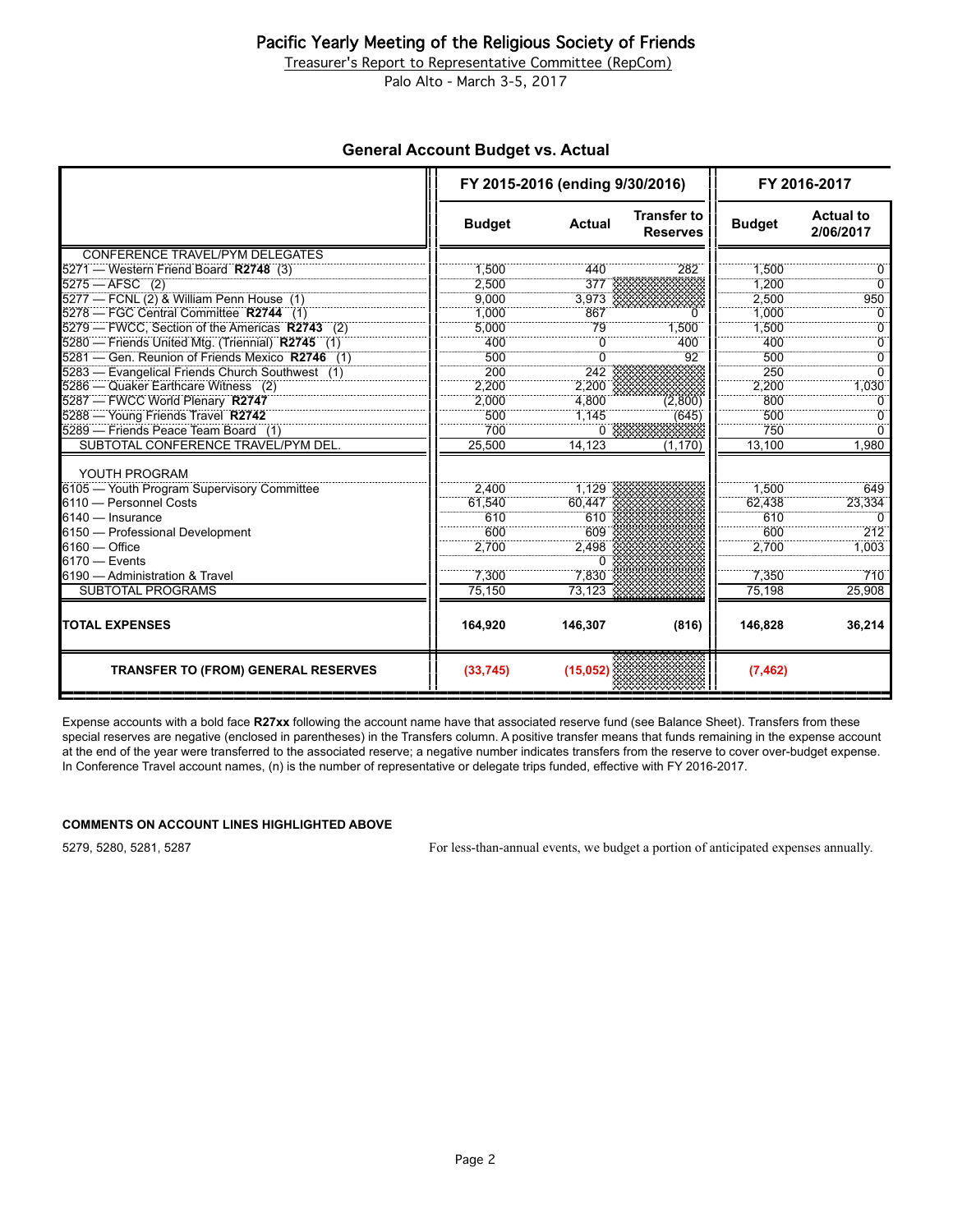# Pacific Yearly Meeting of the Religious Society of Friends

Treasurer's Report to Representative Committee

Palo Alto - March 3-5, 2017

| <b>General Account Balance Sheet</b>               |                |           |              |                     |
|----------------------------------------------------|----------------|-----------|--------------|---------------------|
| <b>Account Number and Title</b>                    | 9/30/2015      | 9/30/2016 | 2/6/17       |                     |
| <b>ASSETS</b>                                      |                |           |              |                     |
| 1701 - General Account Checking (Wells Fargo)      | 8,721          | 13,478    | 72,823       |                     |
| 1704.6 - Invested Capital (Pax World)              | 23,012         | $\Omega$  | <sup>n</sup> |                     |
| 1704.01 - Invested Capital (Friends Fiduciary)     | 76,026         | 85,516    | 86,335       |                     |
| 1704.7 - Vogel Endowment (Friends Fiduciary)       | 432,229        | 472,074   | 465,736      |                     |
| 1706 - Prepaid Expenses                            | 2,055          | 205       | 0            |                     |
| 1705-1710 - Accounts Receivable                    |                |           |              |                     |
| 1720 - Inventory of Faith & Practice               | 2,068          | 2,068     | 2.068        |                     |
| 1750 - FGC Meeting House Fund Note                 | 10,000         | 10,000    | 10.000       |                     |
| <b>TOTAL ASSETS</b>                                | 554,110        | 583,341   | 636,962      |                     |
|                                                    |                |           |              |                     |
| <b>LIABILITIES AND RESERVES</b>                    |                |           |              | <b>Reserve Caps</b> |
| 2400 - Payroll Withholdings                        | 0              | 1,033     | 547          |                     |
| 2500 - Payroll Taxes Payable                       | $\overline{0}$ | 399       | 492          |                     |
| 2701 - Accounts Payable                            | 2,395          | 2,395     | $\Omega$     |                     |
| 2704 - Credit Cards                                | 188            | 104       | 645          |                     |
| 2712 - Student Conscience Fund                     | 17,843         | 17,843    | 17,843       |                     |
| 2713 - Clerk's Travel & Discretion (5202) Reserve  | 1,261          | 1.761     | 1.761        | 2.000               |
| 2714 - Committee Supplemental (5237) Reserve       | 1,071          | 1,026     | 1,026        | 2,000               |
| 2721.1 - Pre-Publishing Reserve (F&P)              | 4,318          | 4,318     | 4,318        |                     |
| 2722 - Equipment Purchase (5207) Reserve           | 1,500          | 1,500     | 1,500        | 1,500               |
| 2723 - Account Audit (5210) Reserve                | 3,590          | 3,590     | 3,590        | 4,000               |
| 2732 - PYM Traveling Friend Fund (M&O)             | 3,450          | 2,321     | 2,321        |                     |
| 2733 - Fund for Concerns (M&O)                     | 4.237          | 4,742     | 4,972        |                     |
| 2734 - Sharing Fund (M&O)                          | 1,981          | 2,116     | 2,236        |                     |
| 2735 - FGC Scholarship                             | 828            | 828       | 828          |                     |
| 2736 - Unity with Nature Project Fund              | 1,058          | 1,679     | 2,099        |                     |
| 2742 - Young Friends Travel (5288) Reserve         | 1,230          | 1,874     | 1,874        | 2,500               |
| 2743 - FWCC, Sect of Amer Travel (5279) Reserve    | ō              | 1,500     | 1,500        | 1,500               |
| 2744 - FGC Travel (5278) Reserve                   | 500            | 500       | 500          | 500                 |
| 2745 - FUM Travel (5280) Reserve                   | 589            | 989       | 989          | 2,500               |
| 2746 - Gen. Reunion Fr. Mex. Travel (5281) Reserve | 908            | 1,000     | 1,000        | 1,000               |
| 2747 - FWCC World Plenary Travel (5287) Res.       | 2,800          | $\Omega$  | $\Omega$     |                     |
| 2748 - Western Friend Board Travel (5271) Reserve  | 718            | 1,000     | 1,000        | 1,000               |
| 2749 - Latin Amer. Concerns Outreach (5212) Res.   | 578            | 478       | 478          | 1,500               |
| 2780 - Youth Program Coordinator Reserve           | 5,383          | 883       | 883          |                     |
| 2781 - Bob Vogel Endowment                         | 432,229        | 472,074   | 465,736      |                     |
| 2782 - Vogel Youth Work Reserve                    | 9,565          | 13,049    | 15,066       |                     |
| 3900 - Uncommitted Reserves                        | 55,890         | 44,340    | 103,759      |                     |
| <b>TOTAL LIABILITIES AND RESERVES</b>              | 554,110        | 583,341   | 636,962      |                     |

**Note:**

The Yearly Meeting's principal income (the assessments contributed by member monthly meetings) tends to occur earlier in the fiscal year than much of the expense. For that reason, the Uncommitted Reserves (aka the General Reserve) total is typically higher at this time of year than it will be at the end of the fiscal year, after all expenses have been paid, and all transfers to and from Restricted Reserve accounts have been completed.